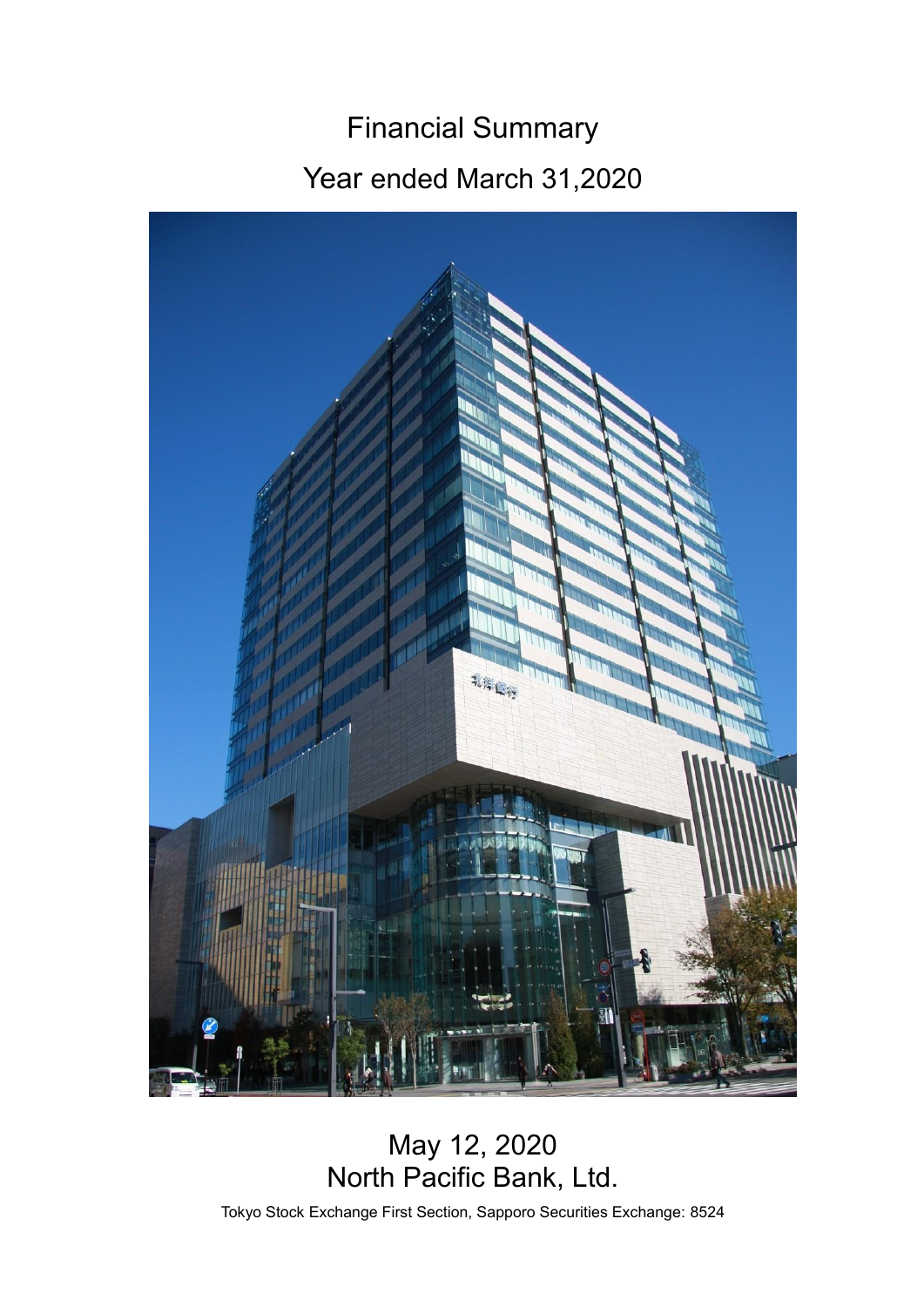#### Ⅰ.**Financial Statements**

#### **1**.**Consolidated Balance Sheets**

|                                                       |                |                        | $(\frac{2}{3})$ millions) |
|-------------------------------------------------------|----------------|------------------------|---------------------------|
|                                                       |                | As of Mar. 31,<br>2019 | As of Mar. 31,<br>2020    |
| Assets                                                | 資産の部           |                        |                           |
| Cash and due from banks                               | 現金預け金          | 1, 614, 911            | 1, 652, 447               |
| Call loans and bills bought                           | コールローン及び買入手形   | 858                    | 1,101                     |
| Monetary claims bought                                | 買入金銭債権         | 13, 572                | 13, 775                   |
| Trading account securities                            | 商品有価証券         | 4,321                  | 4, 275                    |
| Securities                                            | 有価証券           | 1, 265, 106            | 1, 297, 414               |
| Loans and bills discounted                            | 貸出金            | 6, 518, 080            | 6, 659, 161               |
| Foreign exchanges                                     | 外国為替           | 9, 347                 | 7,682                     |
| Lease receivables and investment assets               | リース債権及びリース投資資産 | 51,506                 | 53, 128                   |
| Other assets                                          | その他資産          | 167, 298               | 193, 230                  |
| Property, plant and equipment                         | 有形固定資産         | 87, 115                | 80, 924                   |
| Buildings, net                                        | 建物             | 36, 191                | 33, 782                   |
| Land                                                  | 土地             | 37, 314                | 34, 985                   |
| Leased assets, net                                    | リース資産          | 2,482                  | 2,331                     |
| Construction in progress                              | 建設仮勘定          | 1,406                  | 1,335                     |
| Other, net                                            | その他の有形固定資産     | 9,720                  | 8,489                     |
| Intangible assets                                     | 無形固定資産         | 8,579                  | 6,490                     |
| Software                                              | ソフトウエア         | 8,093                  | 6,038                     |
| <b>Other</b>                                          | その他の無形固定資産     | 485                    | 451                       |
| Deferred tax assets                                   | 繰延税金資産         | 631                    | 723                       |
| Customers' liabilities for acceptances and guarantees | 支払承諾見返         | 52, 241                | 50, 290                   |
| Allowance for loan losses                             | 貸倒引当金          | (33, 795)              | (32, 604)                 |
| Total assets                                          | 資産の部合計         | 9, 759, 776            | 9, 988, 041               |
| Liabilities                                           | 負債の部           |                        |                           |
| Deposits                                              | 預金             | 8, 596, 305            | 8, 855, 838               |
| Negotiable certificates of deposit                    | 讓渡性預金          | 74,818                 | 75, 996                   |
| Payables under repurchase agreements                  | 売現先勘定          |                        | 3,875                     |
| Payables under securities lending transactions        | 債券貸借取引受入担保金    | 118, 320               | 1,136                     |
| Borrowed money                                        | 借用金            | 405, 955               | 484, 200                  |
| Foreign exchanges                                     | 外国為替           | 414                    | 142                       |
| Other liabilities                                     | その他負債          | 59, 103                | 81, 105                   |
| Provision for bonuses                                 | 賞与引当金          | 1,751                  | 1,604                     |
| Provision for share-based remuneration                | 株式給付引当金        | 71                     | 93                        |
| Net defined benefit liability                         | 退職給付に係る負債      | 409                    | 636                       |
| Provision for reimbursement of deposits               | 睡眠預金払戻損失引当金    | 2, 278                 | 2,330                     |
| Provision for point card certificates                 | ポイント引当金        | 431                    | 450                       |
| Reserves under special laws                           | 特別法上の引当金       | 19                     | 19                        |
| Deferred tax liabilities                              | 繰延税金負債         | 24,016                 | 18,655                    |
| Deferred tax liabilities for land revaluation         | 再評価に係る繰延税金負債   | 2,576                  | 2, 188                    |
| Acceptances and guarantees                            | 支払承諾           | 52, 241                | 50, 290                   |
| Total liabilities                                     | 負債の部合計         | 9, 338, 715            | 9, 578, 564               |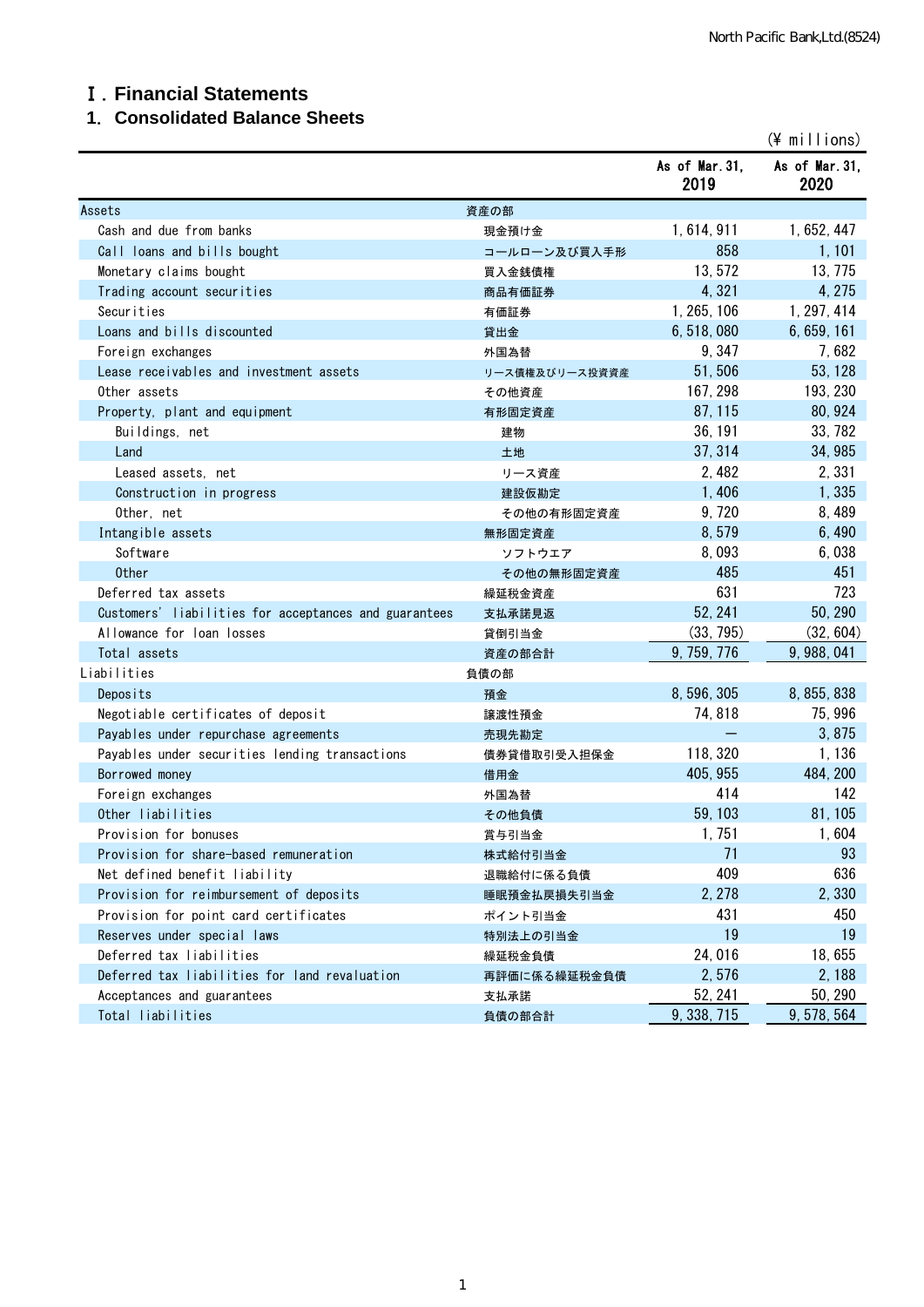|                                                       |               |                       | $(\frac{2}{3})$ millions) |
|-------------------------------------------------------|---------------|-----------------------|---------------------------|
|                                                       |               | As of Mar.31,<br>2019 | As of Mar. 31,<br>2020    |
| Net assets                                            | 純資産の部         |                       |                           |
| Capital stock                                         | 資本金           | 121, 101              | 121, 101                  |
| Capital surplus                                       | 資本剰余金         | 72,485                | 74, 741                   |
| Retained earnings                                     | 利益剰余金         | 143, 718              | 148, 186                  |
| Treasury shares                                       | 自己株式          | (1, 260)              | (2, 927)                  |
| Total shareholders'equity                             | 株主資本合計        | 336, 044              | 341, 101                  |
| Valuation difference on available-for-sale securities | その他有価証券評価差額金  | 74, 151               | 60, 515                   |
| Revaluation reserve for land                          | 土地再評価差額金      | 5, 229                | 4,395                     |
| Remeasurements of defined benefit plans               | 退職給付に係る調整累計額  | (127)                 | (291)                     |
| Total accumulated other comprehensive income          | その他の包括利益累計額合計 | 79, 253               | 64, 619                   |
| Share acquisition rights                              | 新株予約権         | 106                   | 84                        |
| Non-controlling interests                             | 非支配株主持分       | 5, 657                | 3,672                     |
| Total net assets                                      | 純資産の部合計       | 421, 061              | 409, 476                  |
| Total liabilities and net assets                      | 負債及び純資産の部合計   | 9, 759, 776           | 9, 988, 041               |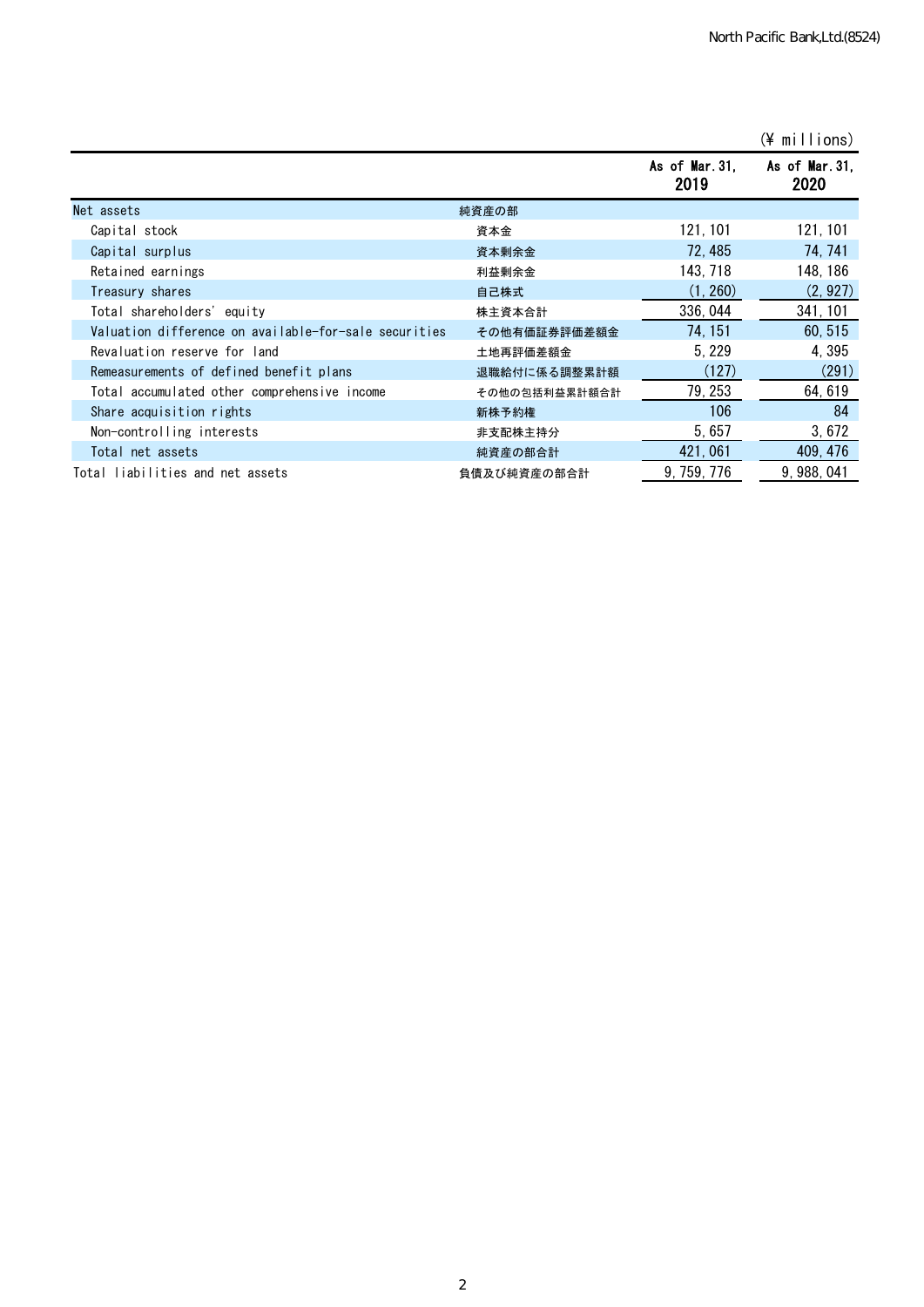# **2**.**Consolidated Statements of Income and Comprehensive Income**

(1) Consolidated Statements of Income

|                                                            |                  |                     | (¥ millions) |
|------------------------------------------------------------|------------------|---------------------|--------------|
|                                                            |                  | Year ended Mar. 31, |              |
|                                                            |                  | 2019                | 2020         |
| Ordinary income                                            | 経常収益             | 138, 362            | 138,035      |
| Interest income                                            | 資金運用収益           | 70, 644             | 67,699       |
| Interest on loans and discounts                            | 貸出金利息            | 59, 761             | 57, 917      |
| Interest and dividends on securities                       | 有価証券利息配当金        | 10, 246             | 9,137        |
| Interest on call loans and bills bought                    | コールローン利息及び買入手形利息 | (13)                | 8            |
| Interest on deposits with banks                            | 預け金利息            | 428                 | 425          |
| Other interest income                                      | その他の受入利息         | 221                 | 209          |
| Fees and commissions                                       | 役務取引等収益          | 29, 290             | 29,079       |
| Other ordinary income                                      | その他業務収益          | 31,675              | 36, 207      |
| Other income                                               | その他経常収益          | 6,752               | 5,049        |
| Recoveries of written off claims                           | 償却債権取立益          | 1                   | 0            |
| 0ther                                                      | その他の経常収益         | 6,750               | 5,048        |
| Ordinary expenses                                          | 経常費用             | 118,558             | 125, 308     |
| Interest expenses                                          | 資金調達費用           | 2,834               | 2,094        |
| Interest on deposits                                       | 預金利息             | 410                 | 361          |
| Interest on negotiable certificates of deposit             | 讓渡性預金利息          | 41                  | 26           |
| Interest on call money and bills sold                      | コールマネー利息及び売渡手形利息 | (2)                 | (1)          |
| Interest on payables under repurchase agreements           | 売現先利息            | 301                 | 29           |
| Interest on payables under securities lending transactions | 債券貸借取引支払利息       | 302                 | 20           |
| Interest on borrowings and rediscounts                     | 借用金利息            | 1, 777              | 1,653        |
| Other interest expenses                                    | その他の支払利息         | 3                   | 3            |
| Fees and commissions payments                              | 役務取引等費用          | 10,694              | 10,889       |
| Other ordinary expenses                                    | その他業務費用          | 28, 985             | 26, 741      |
| General and administrative expenses                        | 営業経費             | 71, 452             | 70, 109      |
| Other expenses                                             | その他経常費用          | 4,591               | 15, 473      |
| Provision of allowance for loan losses                     | 貸倒引当金繰入額         | 1,079               | 2, 263       |
| <b>Other</b>                                               | その他の経常費用         | 3, 512              | 13, 210      |
| Ordinary profit                                            | 経常利益             | 19,804              | 12, 726      |
| Extraordinary income                                       | 特別利益             | 605                 | 1,786        |
| Gain on disposal of non-current assets                     | 固定資産処分益          | 22                  | 1,786        |
| Gain on bargain purchase                                   | 負ののれん発生益         | 550                 |              |
| Gain on step acquisitions                                  | 段階取得に係る差益        | 33                  |              |
| Extraordinary losses                                       | 特別損失             | 478                 | 860          |
| Loss on disposal of non-current assets                     | 固定資産処分損          | 226                 | 241          |
| Impairment loss                                            | 減損損失             | 252                 | 618          |
| Profit before income taxes                                 | 税金等調整前当期純利益      | 19,931              | 13,652       |
| Income taxes $-$ current                                   | 法人税、住民税及び事業税     | 3,990               | 5,995        |
| Income taxes - deferred                                    | 法人税等調整額          | 1,498               | (32)         |
| Total income taxes                                         | 法人税等合計           | 5,489               | 5,963        |
| Profit                                                     | 当期純利益            | 14, 441             | 7,689        |
| Profit attributable to non-controlling interests           | 非支配株主に帰属する当期純利益  | 300                 | 124          |
| Profit attributable to owners of parent                    | 親会社株主に帰属する当期純利益  | 14, 141             | 7,564        |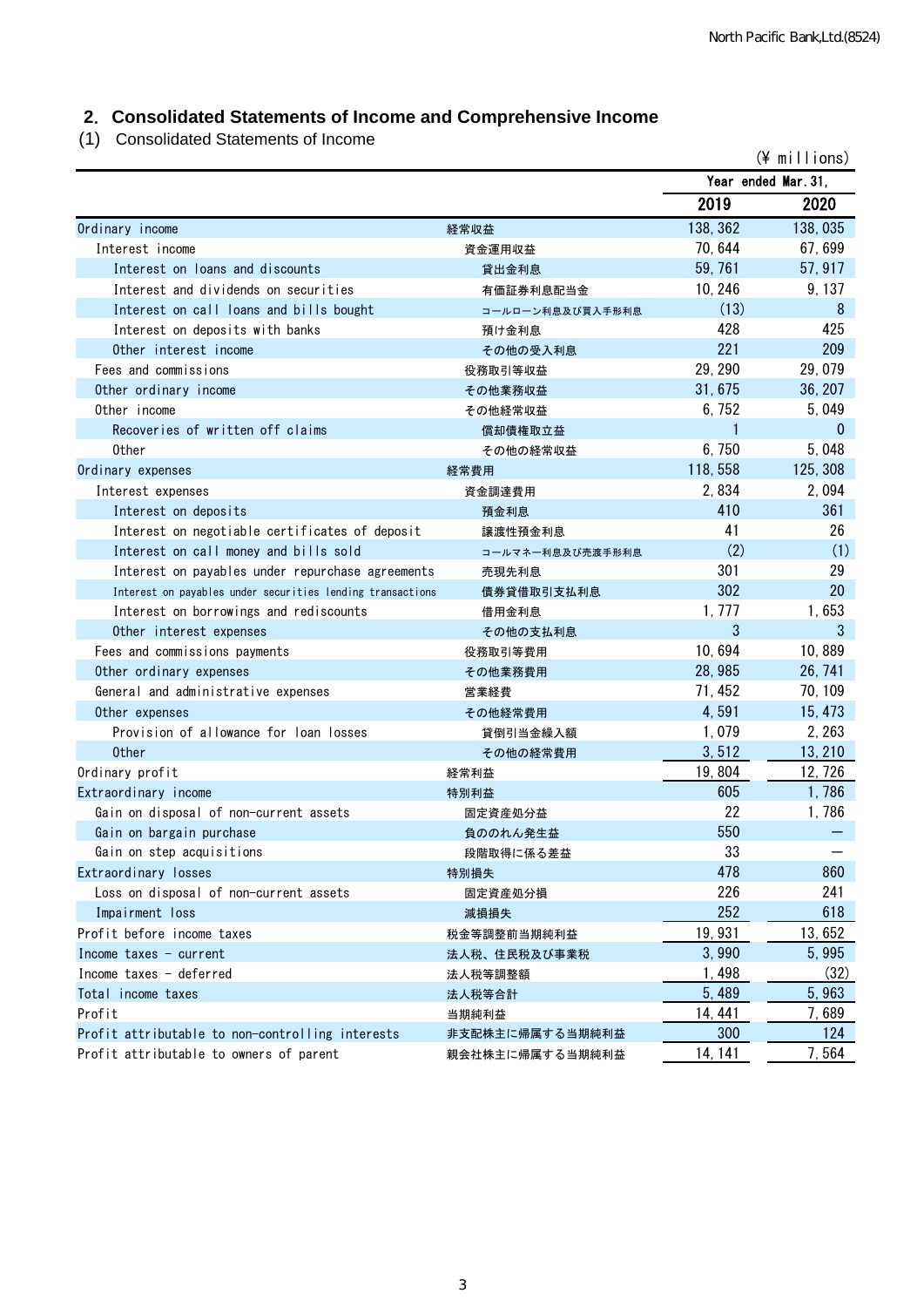#### (2) Consolidated Statements of Comprehensive Income

| $\sim$                                                         |              |                     | $(\frac{2}{3})$ millions) |
|----------------------------------------------------------------|--------------|---------------------|---------------------------|
|                                                                |              | Year ended Mar. 31, |                           |
|                                                                |              | 2019                | 2020                      |
| Profit                                                         | 当期純利益        | 14.441              | 7,689                     |
| Other comprehensive income                                     | その他の包括利益     | (19, 004)           | (13, 659)                 |
| Valuation difference on available-for-sale securities          | その他有価証券評価差額金 | (18, 490)           | (13, 494)                 |
| Remeasurements of defined benefit plans, net of tax            | 退職給付に係る調整額   | (514)               | (164)                     |
| Comprehensive income                                           | 包括利益         | (4, 563)            | (5, 969)                  |
| Comprehensive income attributable to owners of parent          | 親会社株主に係る包括利益 | (4, 414)            | (6, 236)                  |
| Comprehensive income attributable to non-controlling interests | 非支配株主に係る包括利益 | (148)               | 266                       |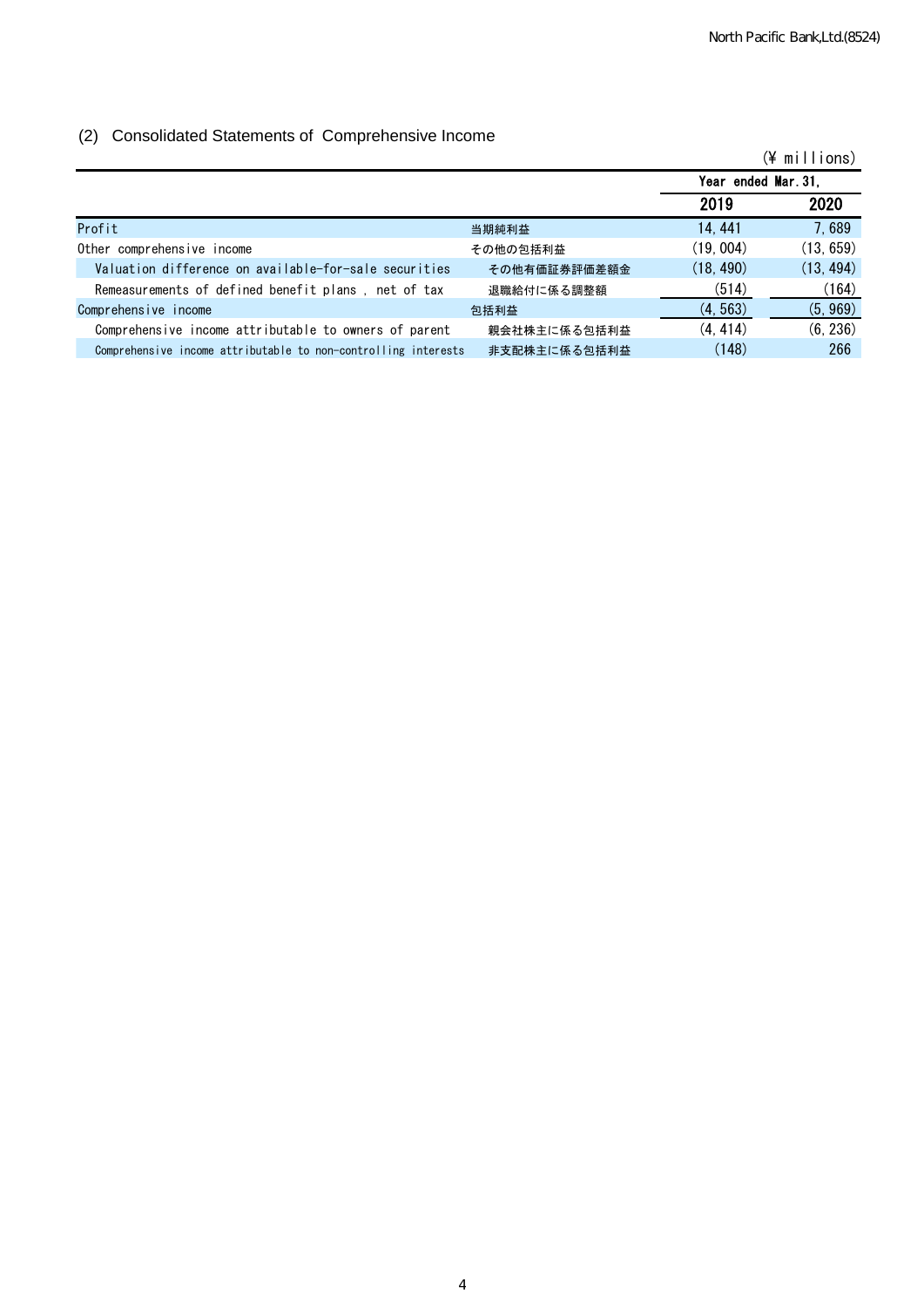# **3**.**Non-Consolidated Balance Sheets**

|                                                       |            |                        | $(\frac{4}{3}$ millions) |
|-------------------------------------------------------|------------|------------------------|--------------------------|
|                                                       |            | As of Mar. 31,<br>2019 | As of Mar. 31,<br>2020   |
| Assets                                                | 資産の部       |                        |                          |
| Cash and due from banks                               | 現金預け金      | 1, 614, 456            | 1, 651, 806              |
| Cash                                                  | 現金         | 92,508                 | 96, 182                  |
| Due from banks                                        | 預け金        | 1, 521, 948            | 1, 555, 623              |
| Call loans                                            | コールローン     | 858                    | 1,101                    |
| Monetary claims bought                                | 買入金銭債権     | 13,572                 | 13, 775                  |
| Trading account securities                            | 商品有価証券     | 4,321                  | 4, 275                   |
| Trading government bonds                              | 商品国債       | 1, 215                 | 1,183                    |
| Trading local government bonds                        | 商品地方債      | 3, 105                 | 3,091                    |
| Securities                                            | 有価証券       | 1, 265, 524            | 1, 298, 086              |
| Government bonds                                      | 国債         | 360,000                | 385, 244                 |
| Local government bonds                                | 地方債        | 323, 649               | 375, 437                 |
| Short-term corporate bonds                            | 短期社債       | 1,999                  | 1,999                    |
| Corporate bonds                                       | 社債         | 331, 152               | 319, 779                 |
| <b>Stocks</b>                                         | 株式         | 141, 419               | 136, 956                 |
| Other securities                                      | その他の証券     | 107, 302               | 78,667                   |
| Loans and bills discounted                            | 貸出金        | 6, 577, 293            | 6, 718, 936              |
| Bills discounted                                      | 割引手形       | 23, 284                | 16,646                   |
| Loans on bills                                        | 手形貸付       | 234, 323               | 226, 253                 |
| Loans on deeds                                        | 証書貸付       | 5, 637, 676            | 5, 806, 922              |
| Overdrafts                                            | 当座貸越       | 682,008                | 669, 113                 |
| Foreign exchanges                                     | 外国為替       | 9,347                  | 7,682                    |
| Due from foreign banks (our accounts)                 | 外国他店預け     | 9, 247                 | 7,550                    |
| Foreign bills bought                                  | 買入外国為替     | 76                     | 132                      |
| Foreign bills receivable                              | 取立外国為替     | 23                     |                          |
| Other assets                                          | その他資産      | 129, 801               | 155, 610                 |
| Domestic exchange settlement account, debit           | 未決済為替貸     | 679                    | 405                      |
| Prepaid expenses                                      | 前払費用       | 147                    | 2.212                    |
| Accrued income                                        | 未収収益       | 5, 245                 | 4, 292                   |
| Derivatives other than for trading - assets           | 金融派生商品     | 12, 101                | 14,890                   |
| Cash collateral paid for financial instruments        | 金融商品等差入担保金 | 8,369                  | 10,456                   |
| Other                                                 | その他の資産     | 103, 257               | 123, 354                 |
| Property, plant and equipment                         | 有形固定資産     | 85, 947                | 79, 934                  |
| Buildings, net                                        | 建物         | 36,073                 | 33, 765                  |
| Land                                                  | 土地         | 37, 309                | 34, 981                  |
| Leased assets, net                                    | リース資産      | 4,750                  | 4,356                    |
| Construction in progress                              | 建設仮勘定      | 1,406                  | 1,335                    |
| Other, net                                            | その他の有形固定資産 | 6,408                  | 5, 495                   |
| Intangible assets                                     | 無形固定資産     | 8, 417                 | 6,392                    |
| Software                                              | ソフトウエア     | 7,994                  | 5, 977                   |
| <b>Other</b>                                          | その他の無形固定資産 | 422                    | 414                      |
| Prepaid pension costs                                 | 前払年金費用     | 198                    | 99                       |
| Customers' liabilities for acceptances and guarantees | 支払承諾見返     | 52, 241                | 50, 290                  |
| Allowance for loan losses                             | 貸倒引当金      | (26, 088)              | (25, 192)                |
| Total assets                                          | 資産の部合計     | 9, 735, 893            | 9, 962, 798              |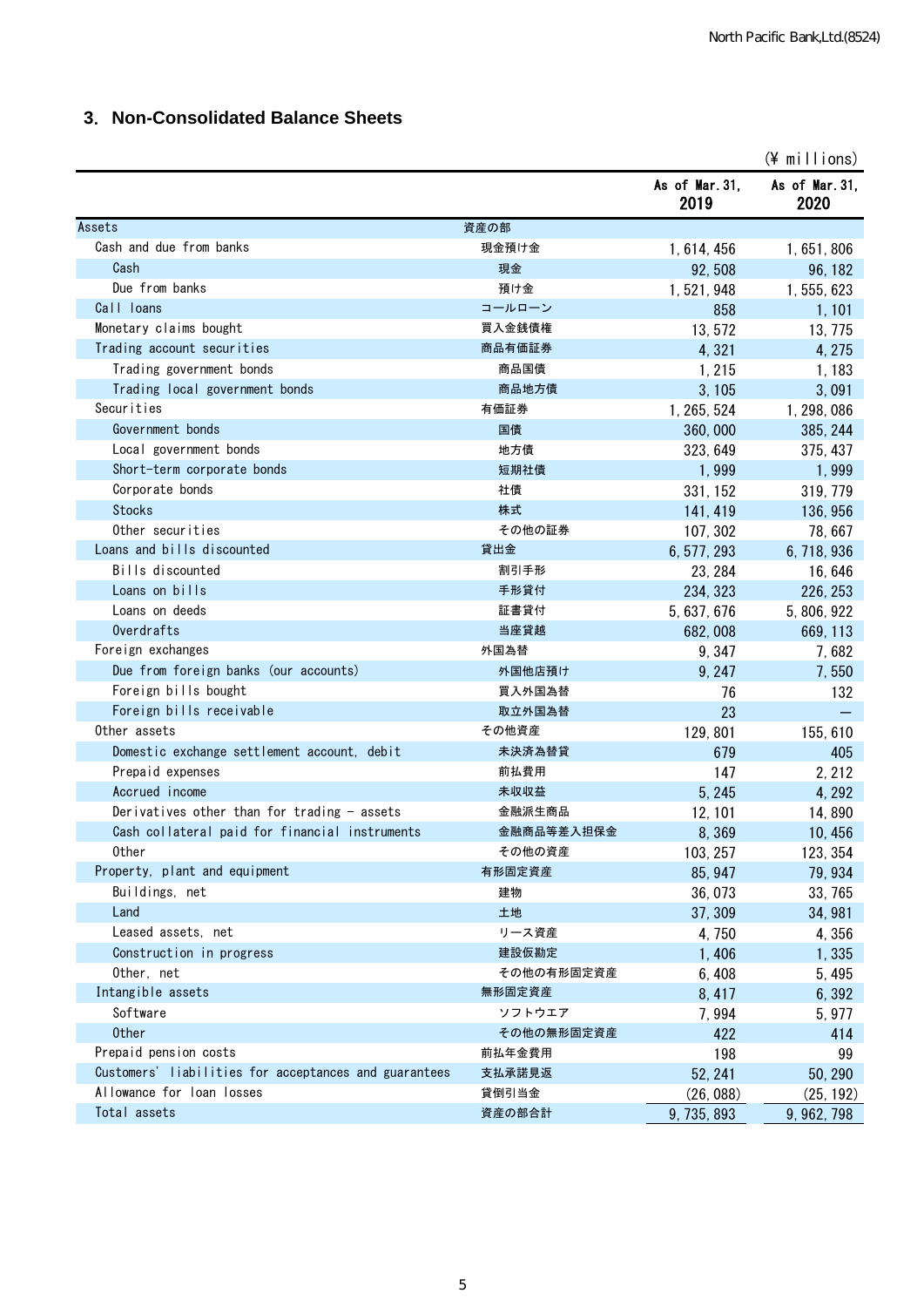|                                                         |              |                        | $(*)$ millions)        |
|---------------------------------------------------------|--------------|------------------------|------------------------|
|                                                         |              | As of Mar. 31,<br>2019 | As of Mar. 31,<br>2020 |
| Liabilities                                             | 負債の部         |                        |                        |
| Deposits                                                | 預金           | 8, 603, 439            | 8, 864, 762            |
| Current deposits                                        | 当座預金         | 441, 276               | 469, 301               |
| Ordinary deposits                                       | 普通預金         | 5, 838, 515            | 6, 090, 612            |
| Saving deposits                                         | 貯蓄預金         | 207, 691               | 208, 991               |
| Deposits at notice                                      | 通知預金         | 9,840                  | 10, 972                |
| Time deposits                                           | 定期預金         | 1, 972, 522            | 1,906,858              |
| Installment savings                                     | 定期積金         | 18                     |                        |
| Other deposits                                          | その他の預金       | 133, 573               | 178,026                |
| Negotiable certificates of deposit                      | 譲渡性預金        | 88, 172                | 87, 350                |
| Payables under repurchase agreements                    | 売現先勘定        |                        | 3,875                  |
| Payables under securities lending transactions          | 債券貸借取引受入担保金  | 118, 320               | 1,136                  |
| Borrowed money                                          | 借用金          | 397, 745               | 474,890                |
| Borrowings from other banks                             | 借入金          | 397, 745               | 474, 890               |
| Foreign exchanges                                       | 外国為替         | 414                    | 142                    |
| Foreign bills payable                                   | 未払外国為替       | 414                    | 142                    |
| Other liabilities                                       | その他負債        | 39,635                 | 61,503                 |
| Domestic exchange settlement account, credit            | 未決済為替借       | 811                    | 846                    |
| Income taxes payable                                    | 未払法人税等       | 3,405                  | 3,868                  |
| Accrued expenses                                        | 未払費用         | 2,079                  | 1,897                  |
| Unearned revenue                                        | 前受収益         | 3,018                  | 3, 134                 |
| Reserve for interest on installment savings             | 給付補填備金       | 0                      |                        |
| Derivatives other than for trading - liabilities        | 金融派生商品       | 7,669                  | 9,750                  |
| Cash collateral received for financial instruments      | 金融商品等受入担保金   | 577                    | 1,999                  |
| Lease obligations                                       | リース債務        | 4,750                  | 4,356                  |
| Other                                                   | その他の負債       | 17, 322                | 35, 651                |
| Provision for bonuses                                   | 賞与引当金        | 1,533                  | 1,398                  |
| Provision for share-based remuneration                  | 株式給付引当金      | 71                     | 93                     |
| Provision for retirement benefits                       | 退職給付引当金      | 141                    | 33                     |
| Provision for reimbursement of deposits                 | 睡眠預金払戻損失引当金  | 2, 278                 | 2,330                  |
| Provision for point card certificates                   | ポイント引当金      | 422                    | 443                    |
| Deferred tax liabilities                                | 繰延税金負債       | 23, 421                | 17,926                 |
| Deferred tax liabilities for land revaluation           | 再評価に係る繰延税金負債 | 2,576                  | 2, 188                 |
| Acceptances and guarantees                              | 支払承諾         | 52, 241                | 50, 290                |
| Total liabilities                                       | 負債の部合計       | 9, 330, 414            | 9, 568, 366            |
| Net assets                                              | 純資産の部        |                        |                        |
| Capital stock                                           | 資本金          | 121, 101               | 121, 101               |
| Capital surplus                                         | 資本剰余金        | 50,001                 | 50,005                 |
| Legal capital surplus                                   | 資本準備金        | 50,001                 | 50,001                 |
| Other capital surplus                                   | その他資本剰余金     |                        | 4                      |
| Retained earnings                                       | 利益剰余金        | 157, 453               | 162, 678               |
| Legal retained earnings                                 | 利益準備金        | 5,654                  | 6,440                  |
| Other retained earnings                                 | その他利益剰余金     | 151, 799               | 156, 238               |
| Reserve for advanced depreciation of non-current assets | 固定資産圧縮積立金    | 1,042                  | 1,042                  |
| Retained earnings brought forward                       | 繰越利益剰余金      | 150, 757               | 155, 195               |
| Treasury shares                                         | 自己株式         | (1, 265)               | (2, 932)               |
| Total shareholders' equity                              | 株主資本合計       | 327, 290               | 330, 852               |
| Valuation difference on available-for-sale securities   | その他有価証券評価差額金 | 72, 853                | 59,099                 |
| Revaluation reserve for land                            | 土地再評価差額金     | 5, 229                 | 4,395                  |
| Total valuation and translation adjustments             | 評価・換算差額等合計   | 78,082                 | 63, 495                |
| Share acquisition rights                                | 新株予約権        | 106                    | 84                     |
| Total net assets                                        | 純資産の部合計      | 405, 478               | 394, 431               |
| Total liabilities and net assets                        | 負債及び純資産の部合計  | 9, 735, 893            | 9, 962, 798            |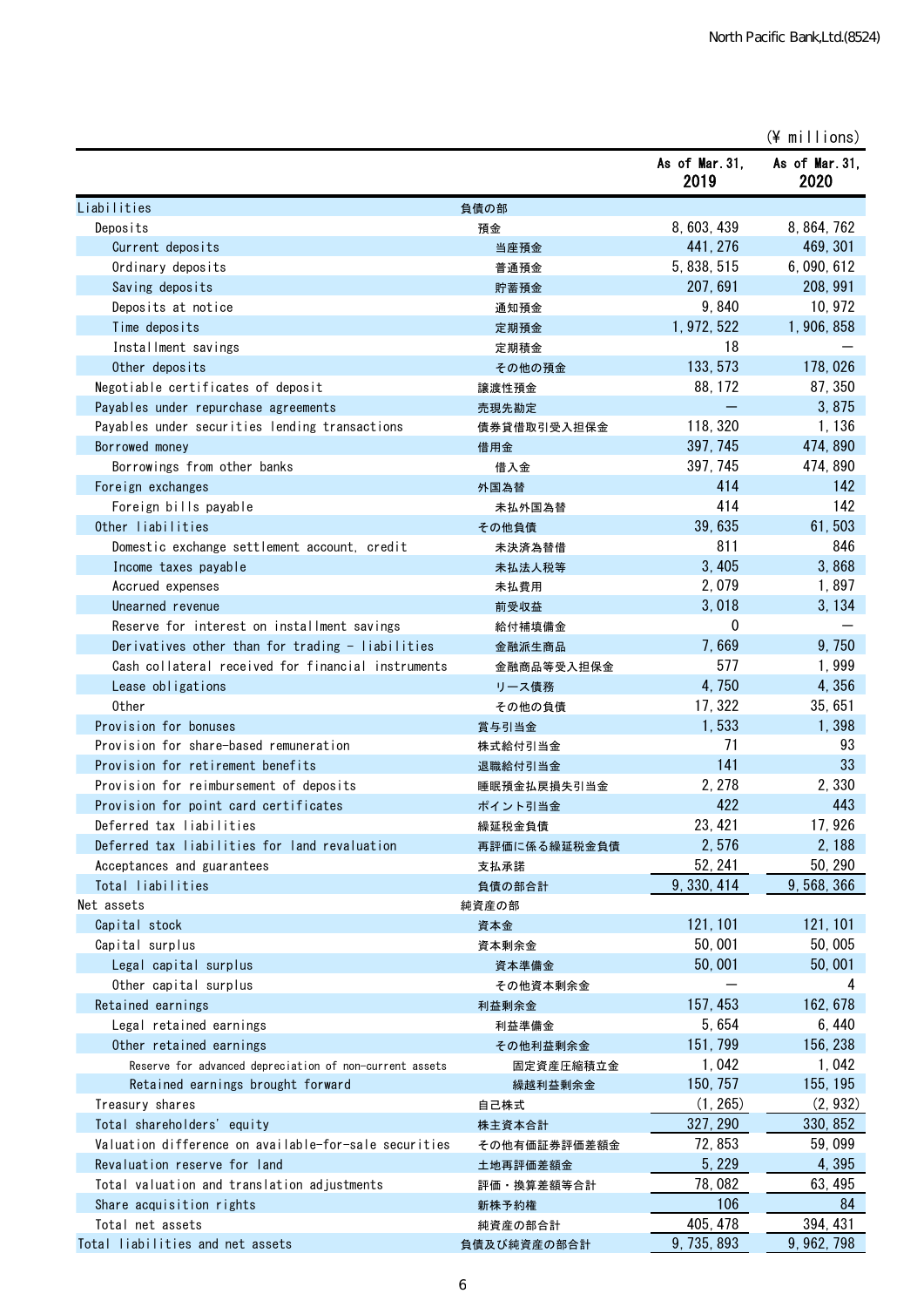# **4**.**Non-Consolidated Statements of Income**

|                                                                        |                 |                     | $(*)$ millions) |
|------------------------------------------------------------------------|-----------------|---------------------|-----------------|
|                                                                        |                 | Year ended Mar. 31. |                 |
|                                                                        |                 | 2019                | 2020            |
| Ordinary income                                                        | 経常収益            | 108, 975            | 108, 730        |
| Interest income                                                        | 資金運用収益          | 70, 910             | 68,300          |
| Interest on loans and discounts                                        | 貸出金利息           | 59,956              | 58, 110         |
| Interest and dividends on securities                                   | 有価証券利息配当金       | 10, 317             | 9,547           |
| Interest on call loans                                                 | コールローン利息        | (13)                | 8               |
| Interest on deposits with banks                                        | 預け金利息           | 427                 | 424             |
| Other interest income                                                  | その他の受入利息        | 221                 | 209             |
| Fees and commissions                                                   | 役務取引等収益         | 27,532              | 27, 191         |
| Fees and commissions on domestic and foreign exchanges                 | 受入為替手数料         | 7,997               | 8,004           |
| Other fees and commissions                                             | その他の役務収益        | 19, 535             | 19, 187         |
| Other ordinary income                                                  | その他業務収益         | 3,649               | 8,286           |
| Gains on foreign exchange transactions                                 | 外国為替売買益         | 433                 | 498             |
| Gains on sales of bonds                                                | 国債等債券売却益        | 1,651               | 5,674           |
| Gains on redemption of bonds                                           | 国債等債券償還益        | 62                  | 41              |
| Income from derivatives other than for trading or hedging              | 金融派生商品収益        | 1,502               | 2,071           |
| Other                                                                  | その他の業務収益        | 0                   | 0               |
| Other income                                                           | その他経常収益         | 6,882               | 4,952           |
| Reversal of allowance for loan losses                                  | 貸倒引当金戻入益        | 195                 |                 |
| Recoveries of written off claims                                       | 償却債権取立益         | 1                   | $\mathbf{0}$    |
| Gain on sales of stocks and other securities                           | 株式等売却益          | 3,088               | 1,290           |
| <b>Other</b>                                                           | その他の経常収益        | 3,597               | 3,661           |
| Ordinary expenses                                                      | 経常費用            | 89, 675             | 96, 103         |
| Interest expenses                                                      | 資金調達費用          | 2, 797<br>410       | 2,060<br>361    |
| Interest on deposits<br>Interest on negotiable certificates of deposit | 預金利息<br>讓渡性預金利息 | 41                  | 26              |
| Interest on call money                                                 | コールマネー利息        | (2)                 | (1)             |
| Interest on payables under repurchase agreements                       | 売現先利息           | 301                 | 29              |
| Interest on payables under securities lending transactions             | 債券貸借取引支払利息      | 302                 | 20              |
| Interest on borrowings and rediscounts                                 | 借用金利息           | 1,740               | 1,619           |
| Other interest expenses                                                | その他の支払利息        | 3                   |                 |
| Fees and commissions payments                                          | 役務取引等費用         | 12,908              | 12,985          |
| Fees and commissions on domestic and foreign exchanges                 | 支払為替手数料         | 1, 273              | 1, 274          |
| Other fees and commissions                                             | その他の役務費用        | 11.634              | 11,710          |
| Other ordinary expenses                                                | その他業務費用         | 2,404               | 711             |
| Loss on trading account securities transactions                        | 商品有価証券売買損       | 12                  | 26              |
| Loss on sales of bonds                                                 | 国債等債券売却損        | 2,319               | 146             |
| Loss on devaluation of bonds                                           | 国債等債券償却         | 72                  | 538             |
| General and administrative expenses                                    | 営業経費            | 68, 904             | 67, 108         |
| Other expenses                                                         | その他経常費用         | 2,660               | 13, 238         |
| Provision of allowance for loan losses                                 | 貸倒引当金繰入額        |                     | 1,353           |
| Written-off of loans                                                   | 貸出金償却           |                     | $\bf{0}$        |
| Losses on sales of stocks and other securities                         | 株式等売却損          | 355                 | 5,964           |
| Losses on devaluation of stocks and other securities                   | 株式等償却           | 23                  | 4,338           |
| Other                                                                  | その他の経常費用        | 2, 281              | 1,581           |
| Ordinary profit                                                        | 経常利益            | 19, 299             | 12,627          |
| Extraordinary income                                                   | 特別利益            | 7                   | 1,786           |
| Gain on disposal of non-current assets                                 | 固定資産処分益         | 7                   | 1,786           |
| Extraordinary losses                                                   | 特別損失            | 476                 | 585             |
| Loss on disposal of non-current assets                                 | 固定資産処分損         | 224                 | 239             |
| Impairment loss                                                        | 減損損失            | 252                 | 345             |
| Income before income taxes                                             | 税引前当期純利益        | 18,830              | 13,829          |
| Income taxes $-$ current                                               | 法人税、住民税及び事業税    | 3,540               | 5,514           |
| Income taxes $-$ deferred<br>Total income taxes                        | 法人税等調整額         | 1,663<br>5, 203     | (6)<br>5,507    |
| Net income                                                             | 法人税等合計<br>当期純利益 | 13,626              | 8,321           |
|                                                                        |                 |                     |                 |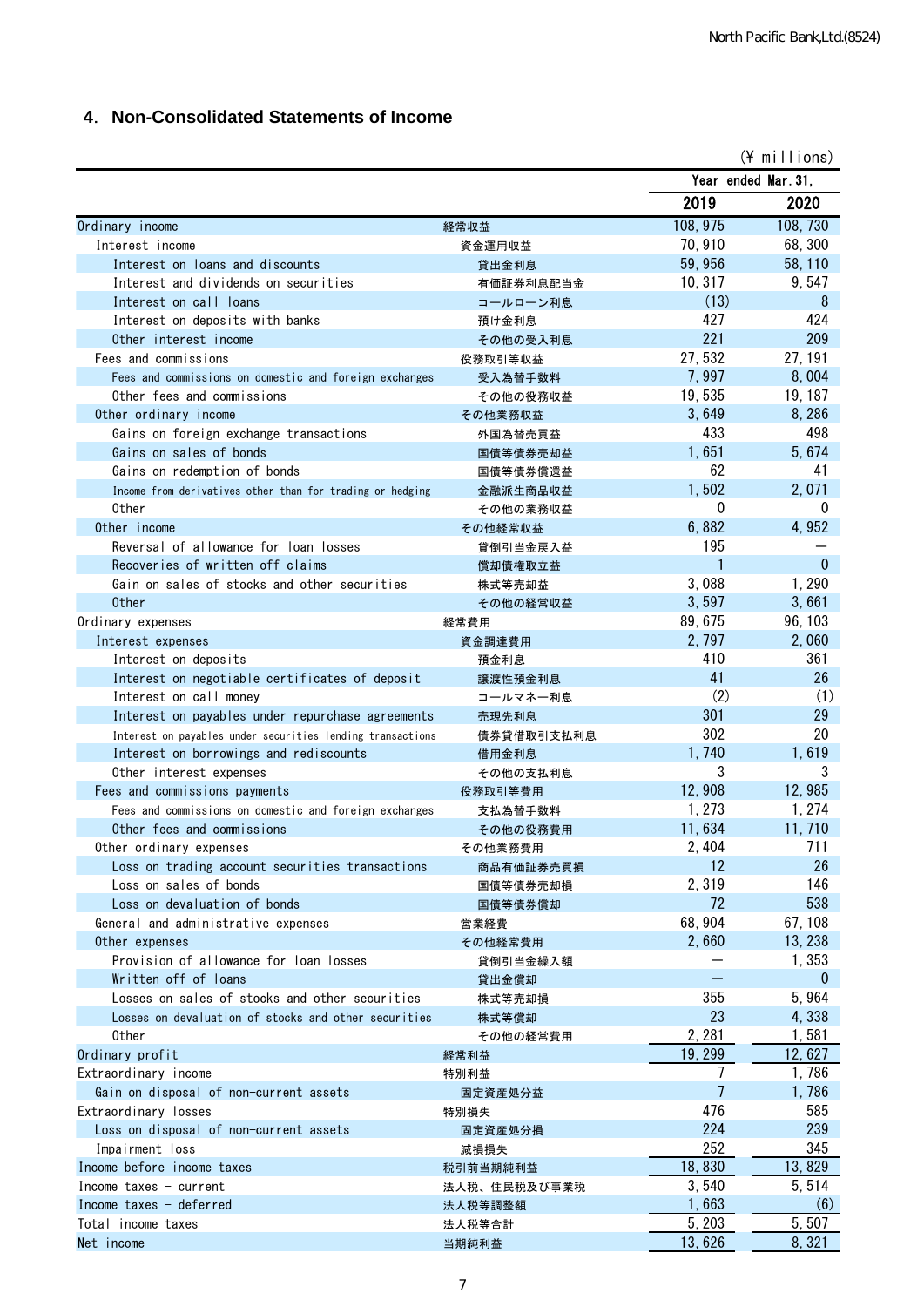# Ⅱ.**Digest of financial results for the year ended March 31, 2020**

#### **1**.**Summary (Non-Consolidated)**

|                                                 |                    |         |            |                           | (¥ billions)     |
|-------------------------------------------------|--------------------|---------|------------|---------------------------|------------------|
|                                                 | Year ended Mar.31, |         | Increase/  | Performance               | Change           |
|                                                 | 2019               | 2020    | (Decrease) | Forecast<br>(May 14,2019) | from<br>forecast |
| Core gross profit                               | 84.6               | 82.9    | (1.6)      | 82.2                      | 0.7              |
| Core operating profit                           | 15.2               | 16.1    | 0.8        | 13.3                      | 2.8              |
| Ordinary profit                                 | 19.2               | 12.6    | (6.6)      | 15.0                      | (2.3)            |
| Net income                                      | 13.6               | 8.3     | (5.3)      | 10.5                      | (2.1)            |
| Deposits and NCDs<br>(Average balance)          | 8,500.5            | 8,771.3 | 270.7      |                           |                  |
| Loans and bills discounted<br>(Average balance) | 6,311.9            | 6,657.6 | 345.7      |                           |                  |
| Capital Adequacy Ratio<br>(Domestic) (%)        | 12.57%             | 12.30%  | (0.27%)    |                           |                  |
| <b>ROE</b> (%)                                  | 3.32%              | 2.08%   | $(1.24\%)$ |                           |                  |

\* NCDs = Negotiable certificates of deposit

 $ROE =$ Net income for the current fiscal year (Total net assets at beginning of fiscal year\* + Total net assets at end of fiscal year\*) / 2 \*Excluding share acquisition rights

Core gross profit = Net interest income + Net fees and commissions + Net other operating income(excluding gains (losses) on bonds) Core operating profit = Core gross profit - Expenses(excluding non-recurring losses)



○ **Core operating profit and Net income**

(¥ billions)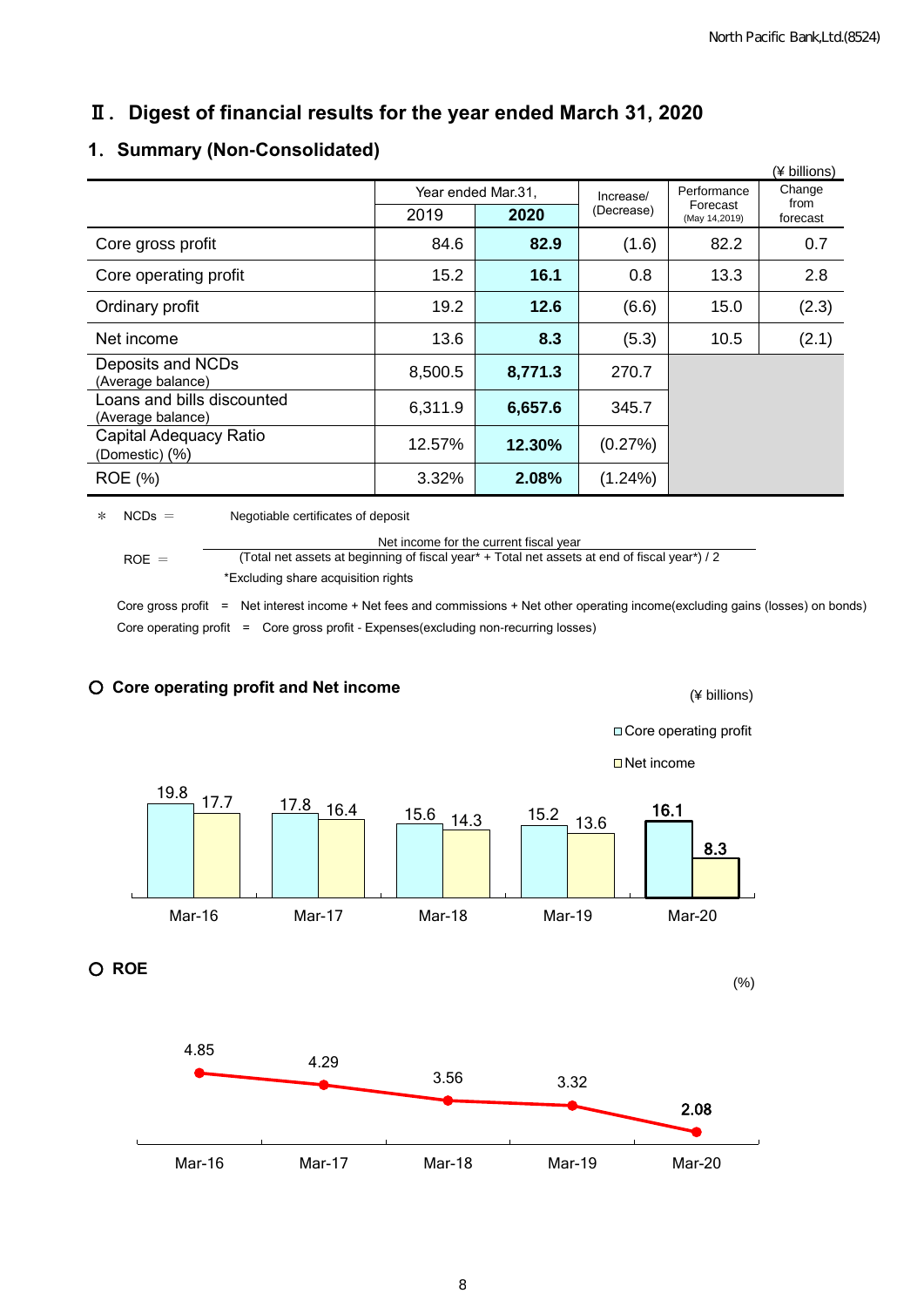# **2**.**Income Summary**

#### 【**Non-Consolidated**】

|                                                                                            |                    |           | (¥ billions) |
|--------------------------------------------------------------------------------------------|--------------------|-----------|--------------|
|                                                                                            | Year ended Mar.31, | Increase/ |              |
|                                                                                            | 2019               | 2020      | (Decrease)   |
| Core gross profit                                                                          | 84.6               | 82.9      | (1.6)        |
| Net interest income                                                                        | 68.1               | 66.2      | (1.8)        |
| Net fees and commissions                                                                   | 14.6               | 14.2      | (0.4)        |
| Net other operating income<br>(excluding gains (losses) on bonds)                          | 1.9                | 2.5       | 0.6          |
| Expenses (excluding non-recurring losses)                                                  | 69.4               | 66.8      | (2.5)        |
| Core OHR (%)                                                                               | 81.98%             | 80.59%    | (1.39%)      |
| Personnel                                                                                  | 29.3               | 27.9      | (1.3)        |
| <b>Facilities</b>                                                                          | 35.3               | 34.5      | (0.8)        |
| <b>Taxes</b>                                                                               | 4.7                | 4.4       | (0.3)        |
| Core operating profit                                                                      | 15.2               | 16.1      | 0.8          |
| Excluding gains (losses) on<br>cancellation of investment trusts                           | 15.1               | 16.0      | 0.8          |
| Credit cost                                                                                | 0.3                | 1.9       | 1.6          |
| Gains (losses) on securities                                                               | 2.0                | (3.9)     | (6.0)        |
| Net other non-recurring income (loss)<br>(including gains (losses) on money held in trust) | 2.3                | 2.4       | 0.1          |
| Ordinary profit                                                                            | 19.2               | 12.6      | (6.6)        |
| Net income                                                                                 | 13.6               | 8.3       | (5.3)        |

# 【**Consolidated**】

|                                                                  |      |                    | (¥ billions) |  |
|------------------------------------------------------------------|------|--------------------|--------------|--|
|                                                                  |      | Year ended Mar.31, | Increase/    |  |
|                                                                  | 2019 | 2020               | (Decrease)   |  |
| Core gross profit                                                | 89.7 | 88.2               | (1.5)        |  |
| Ordinary profit                                                  | 19.8 | 12.7               | (7.0)        |  |
| Profit attributable to owners of parent                          | 14.1 | 7.5                | (6.5)        |  |
| Core operating profit                                            | 17.8 | 18.3               | 0.5          |  |
| Excluding gains (losses) on<br>cancellation of investment trusts | 17.7 | 18.2               | 0.5          |  |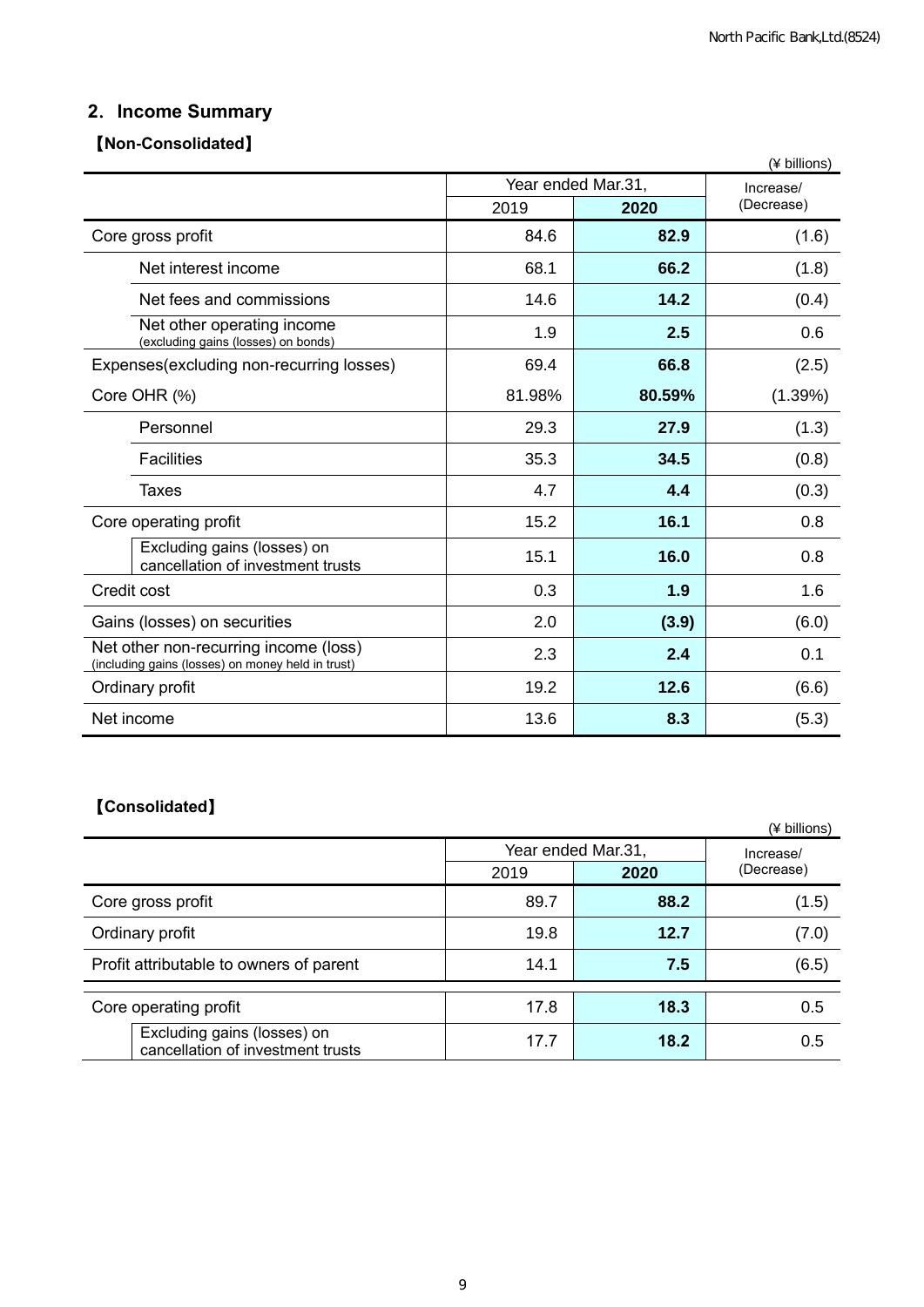#### **3**.**Deposits and NCDs(Non-Consolidated)**

#### 【**Average Balance**】

|                                           |                    |          | (¥ billions) |
|-------------------------------------------|--------------------|----------|--------------|
|                                           | Year ended Mar.31, |          | Increase/    |
|                                           | 2019               | 2020     | (Decrease)   |
| Deposits and NCDs                         | 8,500.5            | 8,771.3  | 270.7        |
| Yield on deposits and NCDs (%)            | $0.00\%$           | $0.00\%$ | $(0.00\%)$   |
| Corporate                                 | 2,319.4            | 2,419.8  | 100.3        |
| Individual                                | 5,579.1            | 5,766.1  | 187.0        |
| Public sectors and financial institutions | 601.9              | 585.3    | (16.6)       |

#### 【**Outstanding Balance**】

|                                                               |               |         | (¥ billions) |  |
|---------------------------------------------------------------|---------------|---------|--------------|--|
|                                                               | As of Mar.31, |         | Increase/    |  |
|                                                               | 2019          | 2020    | (Decrease)   |  |
| Deposits and NCDs                                             | 8,691.6       | 8,952.1 | 260.5        |  |
| Deposit assets                                                | 274.1         | 223.1   | (51.0)       |  |
| Safe custody of public bonds                                  | 118.0         | 101.1   | (16.9)       |  |
| Investment trusts                                             | 156.0         | 121.9   | (34.0)       |  |
| <b>Total</b>                                                  | 8,965.7       | 9,175.2 | 209.4        |  |
| Individual annuity insurance, etc.<br><reference></reference> | 685.8         | 723.4   | 37.5         |  |

\*Deposit assets = Safe custody of public bonds + Investment trusts

Investment trusts are stated at fair value.

Individual annuity insurance, etc. sales reflect cumulative sales amounts.

(Average Balance) (Outstanding Balance)



○ **Deposits and NCDs** ○ **Deposit assets and Investment trusts**

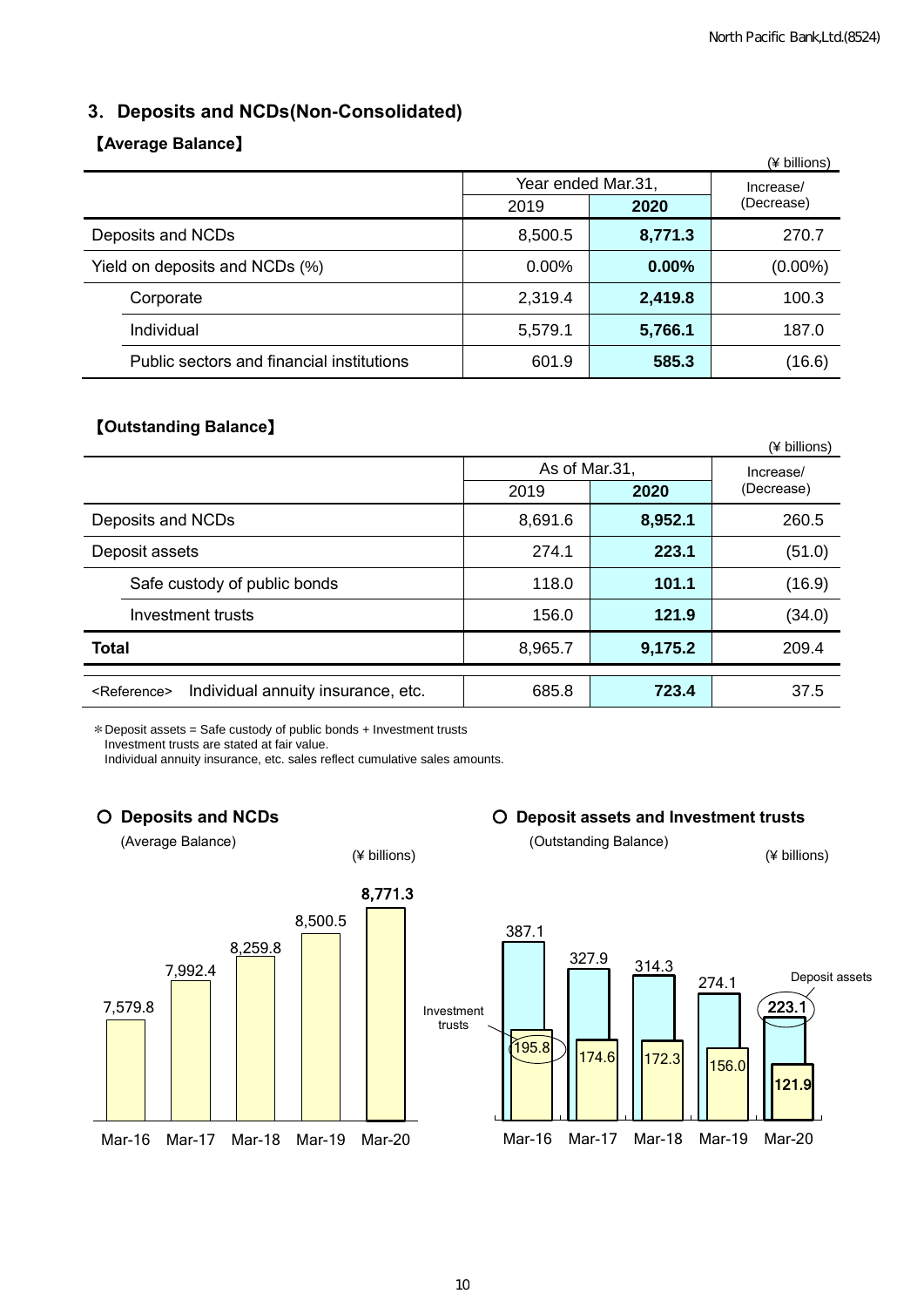# **4. Loans and bills discounted (Non-Consolidated)**

#### 【**Average Balance**】

|                                         |                    |           | (¥ billions) |  |
|-----------------------------------------|--------------------|-----------|--------------|--|
|                                         | Year ended Mar.31, | Increase/ |              |  |
|                                         | 2019<br>2020       |           | (Decrease)   |  |
| Loans and bills discounted              | 6,311.9            | 6,657.6   | 345.7        |  |
| Yield on loans and bills discounted (%) | 0.94%              | 0.87%     | (0.07%)      |  |
| Enterprises                             | 2,630.8            | 2,723.4   | 92.5         |  |
| Individuals                             | 1,784.5            | 1,852.3   | 67.7         |  |
| <b>Residential loans</b>                | 1,647.2            | 1,715.0   | 67.7         |  |
| Consumer loans                          | 137.2              | 137.3     | 0.0          |  |
| <b>Public sectors</b>                   | 1,896.4            | 2,081.9   | 185.4        |  |

\*Consumer loans = Car loans ,card loans ,etc.

#### 【**Outstanding Balance**】

|                            |         |               | (¥ billions) |  |
|----------------------------|---------|---------------|--------------|--|
|                            |         | As of Mar.31, | Increase/    |  |
|                            | 2019    | 2020          | (Decrease)   |  |
| Loans and bills discounted | 6,577.2 | 6,718.9       | 141.6        |  |
| Enterprises                | 2,692.2 | 2,721.2       | 29.0         |  |
| Individuals                | 1,822.3 | 1,892.0       | 69.7         |  |
| Public sectors             | 2,062.7 | 2,105.6       | 42.9         |  |
| SMEs, etc                  | 3,675.6 | 3,725.0       | 49.4         |  |
| In Hokkaido                | 5,347.2 | 5,388.8       | 41.6         |  |

\*SMEs, etc = SMEs + Individuals

Public sector loans include loans to government and land development public corporations.

#### ○ **Loans and bills discounted** (Average Balance) ○ **Consumer loans** (Average Balance)



(¥ billions) (¥ billions)



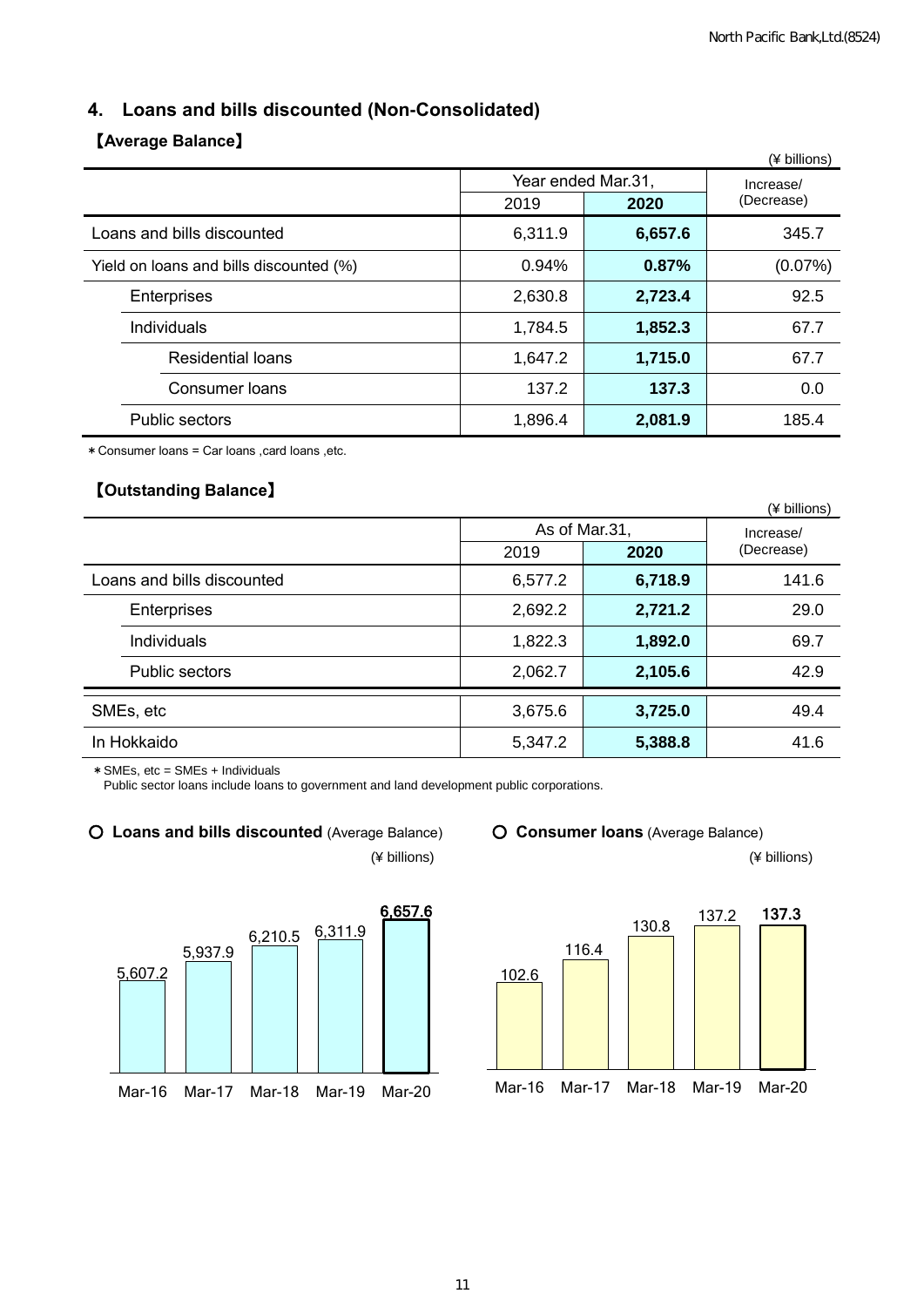(¥ billions)

#### **5**.**Fees and commissions (Non-Consolidated)**

|                                              |      |                    | (¥ billions) |
|----------------------------------------------|------|--------------------|--------------|
|                                              |      | Year ended Mar.31, | Increase/    |
|                                              | 2019 | (Decrease)         |              |
| Fees and commissions                         | 27.5 | 27.1               | (0.3)        |
| Of which, domestic and foreign exchanges     | 7.9  | 8.0                | 0.0          |
| Of which, investment trusts                  | 1.5  | 1.4                | (0.1)        |
| Of which, individual annuity insurance, etc. | 2.4  | 1.9                | (0.5)        |
| Fees and commissions payments                | 12.9 | 12.9               | 0.0          |
| Of which, group credit life insurance        | 4.6  | 4.8                | 0.2          |
| Of which, guarantee                          | 4.8  | 4.6                | (0.1)        |
| <b>Net fees and commissions</b>              | 14.6 | 14.2               | (0.4)        |

#### ○ **Net fees and commissions**



#### ○ **Core gross profit and Net fees and commissions**

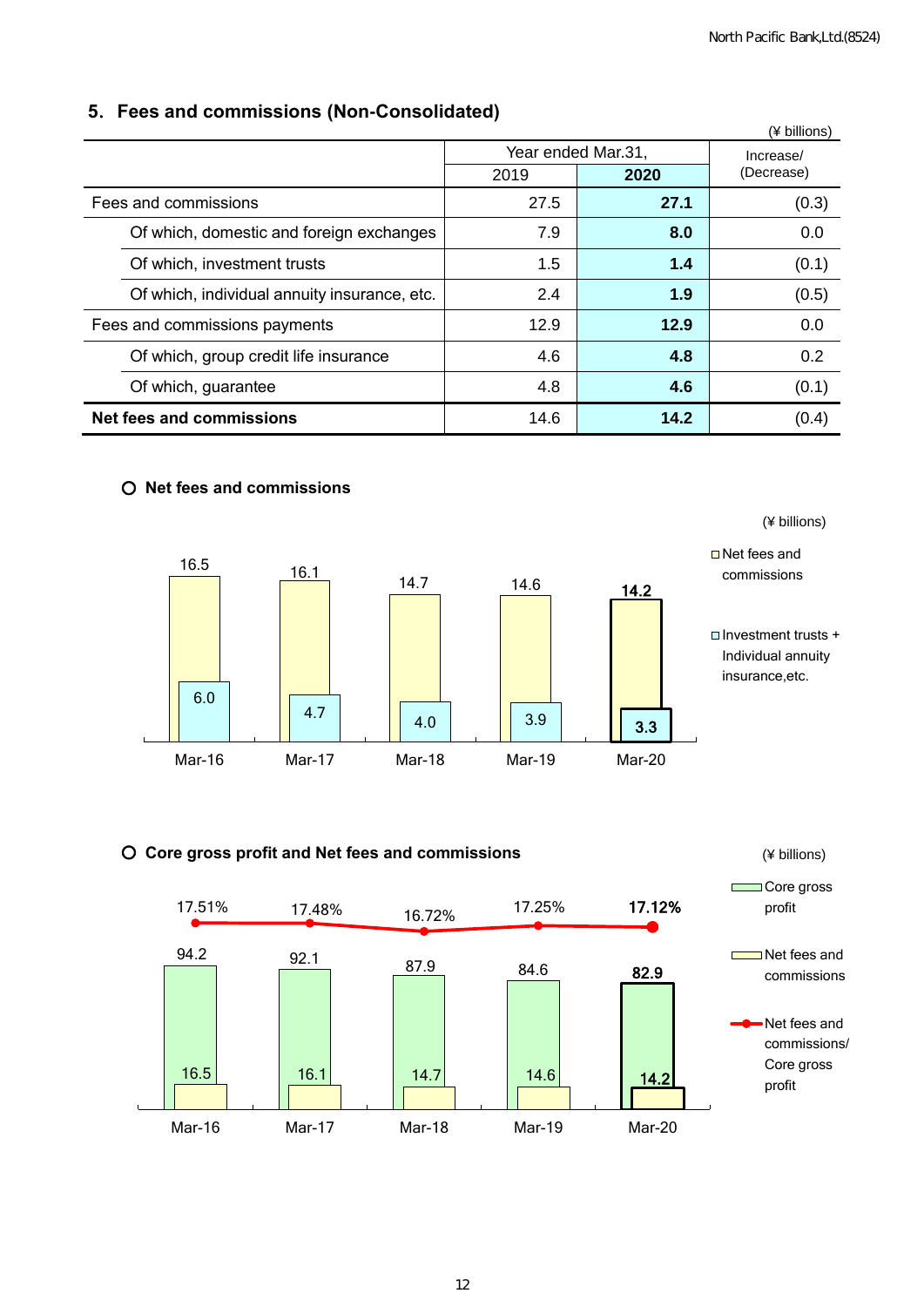| (¥ billions)                                                  |                     |                                                                        |         |                               |                     |                                 |  |
|---------------------------------------------------------------|---------------------|------------------------------------------------------------------------|---------|-------------------------------|---------------------|---------------------------------|--|
|                                                               | As of Mar.31,       |                                                                        |         |                               |                     | Increase/                       |  |
|                                                               |                     | 2019                                                                   |         | 2020                          | (Decrease)          |                                 |  |
|                                                               | Acquisition<br>cost | Unrealized<br><b>Acquisition</b><br>Gains<br>Gains<br>cost<br>(Losses) |         | <b>Unrealized</b><br>(Losses) | Acquisition<br>cost | Unrealized<br>Gains<br>(Losses) |  |
| <b>Stocks</b>                                                 | 45.5                | 87.1                                                                   | 46.3    | 81.9                          | 0.7                 | (5.2)                           |  |
| <b>Bonds</b>                                                  | 1,000.1             | 16.6                                                                   | 1,073.4 | 9.0                           | 73.2                | (7.6)                           |  |
| <b>Others</b>                                                 | 110.0               | (0.3)                                                                  | 87.2    | (7.2)                         | (22.8)              | (6.8)                           |  |
| <b>Total</b>                                                  | 1,155.8             | 103.3                                                                  | 1,206.9 | 83.7                          | 51.1                | (19.6)                          |  |
| $(\yen)$<br>Nikkei stock average                              |                     | 21,205                                                                 |         | 18,917                        |                     | (2, 288)                        |  |
| New 10-year Japanese<br>government bond (JGB)<br>yield $(\%)$ |                     | (0.095%)                                                               |         | 0.005%                        |                     | 0.100%                          |  |

#### **6**.**Securities (Non-consolidated)**

\*Excluding trading account securities, capital investment in Investment Partnership, subsidiary stocks and affiliates stocks.















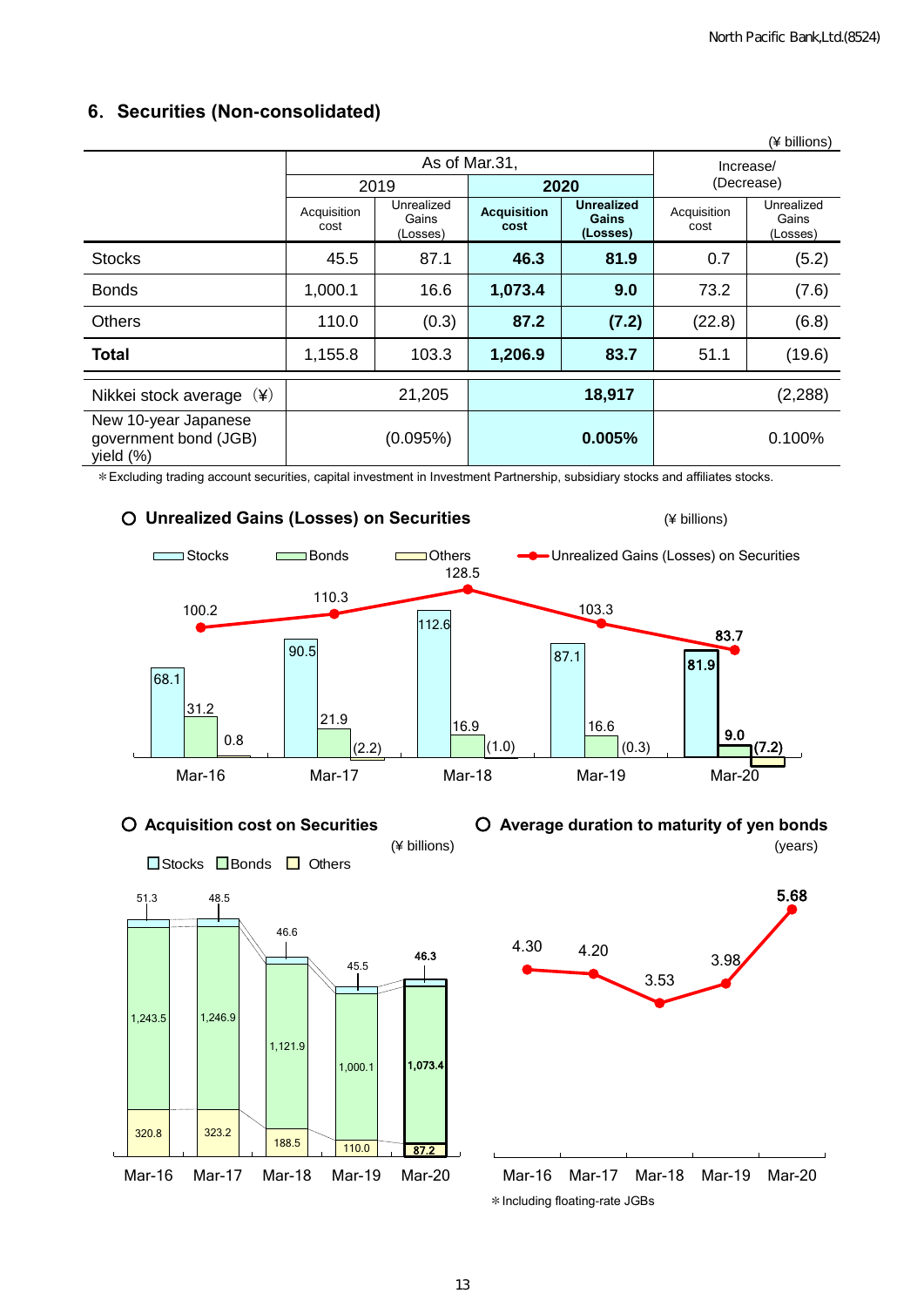(¥ billions)

|                               | Non-Consolidated         |                          |                         | Consolidated             |                          |                         |  |
|-------------------------------|--------------------------|--------------------------|-------------------------|--------------------------|--------------------------|-------------------------|--|
|                               | As of<br>Mar.31,<br>2019 | As of<br>Mar.31,<br>2020 | Increase/<br>(Decrease) | As of<br>Mar.31,<br>2019 | As of<br>Mar.31.<br>2020 | Increase/<br>(Decrease) |  |
| Capital Adequacy<br>Ratio (%) | 12.57%                   | 12.30%                   | (0.27%)                 | 12.89%                   | 12.61%                   | (0.28%)                 |  |
| Capital                       | 339.8                    | 338.7                    | (1.1)                   | 356.3                    | 355.4                    | (0.9)                   |  |
| Risk-adjusted assets          | 2,702.6                  | 2,753.5                  | 50.9                    | 2,763.7                  | 2,817.9                  | 54.2                    |  |

# **7. Capital Adequacy Ratio (Domestic)**

\*The figures are calculated using the fundamental internal rating based approach (FIRB).

#### ○ **Capital Adequacy Ratio(Non-Consolidated)**



#### **8. Disclosed claims under the Financial Reconstruction Law (Non-Consolidated)**

|                                                         |               |           | (¥ billions) |  |
|---------------------------------------------------------|---------------|-----------|--------------|--|
|                                                         | As of Mar.31, | Increase/ |              |  |
|                                                         | 2019          | 2020      | (Decrease)   |  |
| Bankrupt and quasi-bankrupt claims                      | 24.4          | 24.3      | (0.0)        |  |
| Doubtful claims                                         | 39.4          | 36.1      | (3.3)        |  |
| Substandard claims                                      | 8.5           | 9.5       | 0.9          |  |
| Disclosed claims under the Financial Reconstruction Law | 72.4          | 70.0      | (2.3)        |  |
| Percentage of total credit provided (%)                 | 1.06%         | 1.01%     | $(0.05\%)$   |  |
| After partial direct write-offs $(\%) *$                | 0.88%         | 0.82%     | $(0.06\%)$   |  |

\*Partial direct write-offs have not been implemented. The figures as they would appear after partial direct write-offs are shown for reference.